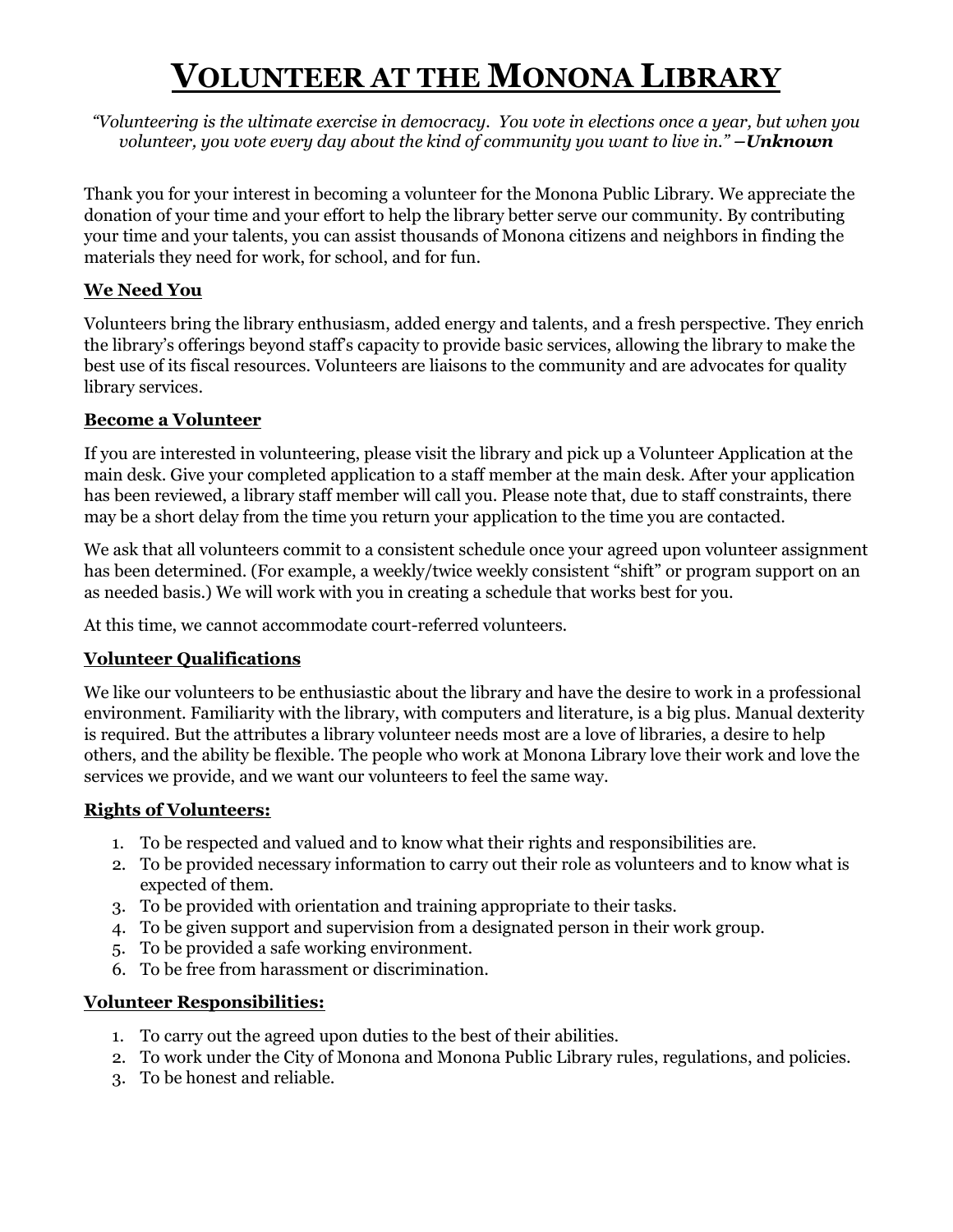## **MONONA PUBLIC LIBRARY VOLUNTEER APPLICATION**

| Note: At this time, we cannot accommodate court-referred volunteers.                                                                                                                                                          |                                              |  |  |
|-------------------------------------------------------------------------------------------------------------------------------------------------------------------------------------------------------------------------------|----------------------------------------------|--|--|
|                                                                                                                                                                                                                               |                                              |  |  |
|                                                                                                                                                                                                                               |                                              |  |  |
|                                                                                                                                                                                                                               |                                              |  |  |
|                                                                                                                                                                                                                               |                                              |  |  |
|                                                                                                                                                                                                                               |                                              |  |  |
|                                                                                                                                                                                                                               |                                              |  |  |
|                                                                                                                                                                                                                               |                                              |  |  |
|                                                                                                                                                                                                                               |                                              |  |  |
|                                                                                                                                                                                                                               | Any pre-existing medical conditions of note: |  |  |
| Why are you interested in volunteering with the Monona Public Library? _____________________________<br><u> 1989 - Johann John Stone, market ar yn y brenin y brenin y brenin y brenin y brenin y brenin y brenin y breni</u> |                                              |  |  |
|                                                                                                                                                                                                                               |                                              |  |  |

When are you available? Please check the boxes during which you are available in the table below:

|              | <b>Sunday</b> | <b>Monday</b> | <b>Tuesday</b> | Wednesday | <b>Thursday</b> | Friday | <b>Saturday</b> |
|--------------|---------------|---------------|----------------|-----------|-----------------|--------|-----------------|
| Morning      |               |               |                |           |                 |        |                 |
| $(gam-noon)$ |               |               |                |           |                 |        |                 |
| Afternoon    |               |               |                |           |                 |        |                 |
| (Noon-6pm)   |               |               |                |           |                 |        |                 |
| Evening      |               |               |                |           |                 |        |                 |
| $(6pm-8pm)$  |               |               |                |           |                 |        |                 |

How many hours per week are you available? \_\_\_\_\_\_\_\_\_\_\_\_\_\_\_\_\_\_\_